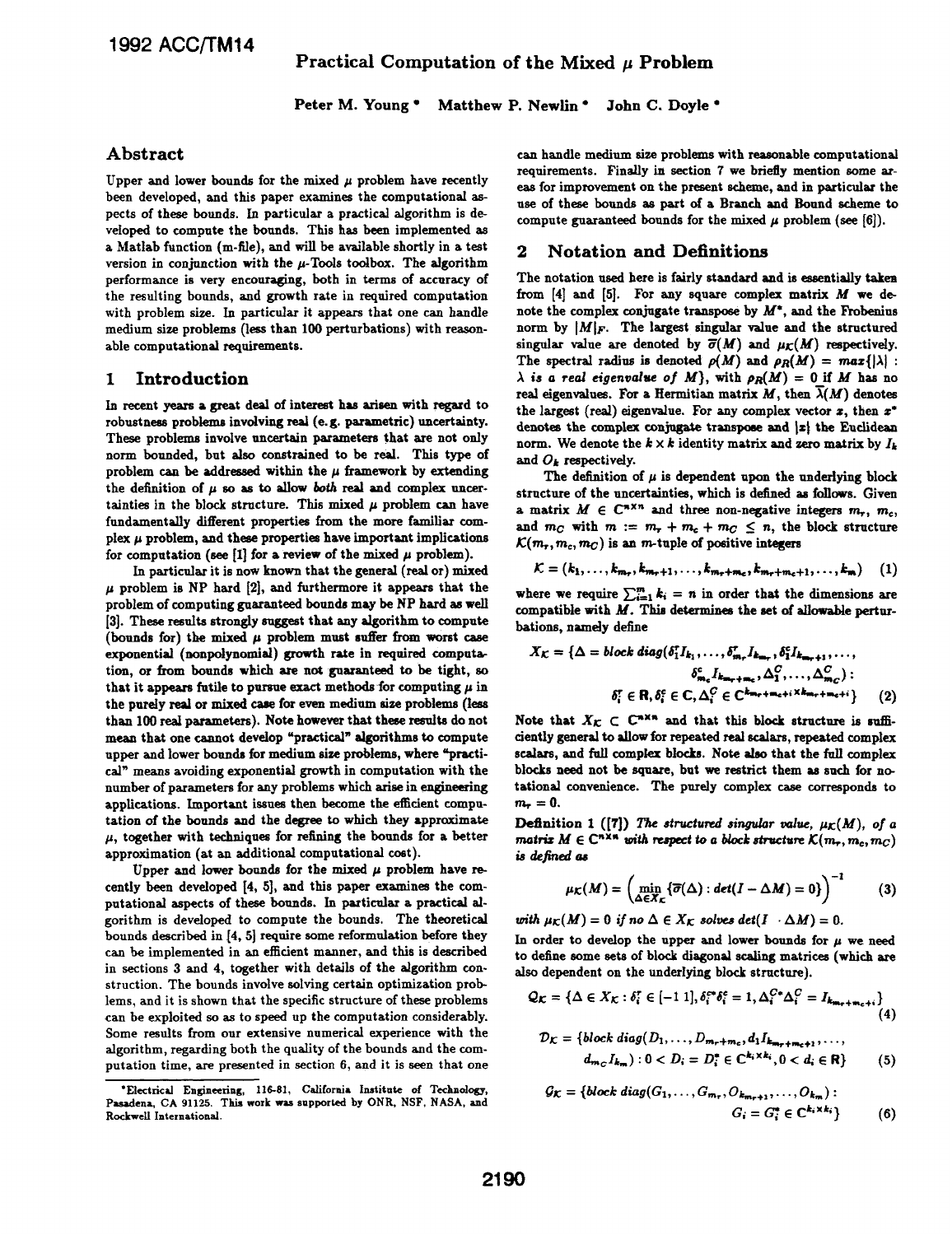$$
\hat{D}_{\mathcal{K}} = \{block\} \cdot diag(D_1, \ldots, D_{m_r+m_c}, d_1 I_{k_{m_r+m_c+1}}, \ldots, d_{m_c} I_{k-1} : def(D_i) \neq 0, D_i \in \mathbb{C}^{k_i \times k_i}, d_i \neq 0, d_i \in \mathbb{C} \}
$$
\n
$$
(7)
$$

$$
\hat{\mathcal{G}}_{\mathcal{K}} = \{block\} \tag{8}
$$
\n
$$
\hat{\mathcal{G}}_{\mathcal{K}} = \{block\} \tag{8}
$$

where  $n_r = \sum_{i=1}^{m_r} k_i$  and  $n_c = n - n_r$ .

#### 3 The Lower Bound for Mixed  $\mu$

The theoretical basis for the mixed  $\mu$  lower bound lies in the fact that the  $\mu$  problem may be reformulated as a real eigenvalue maximization. The following theorem is taken from [5].

Theorem 1 ([5]) For any matrix  $M \in \mathbb{C}^{n \times n}$ , and any compatible block structure  $K$ 

$$
\max_{Q \in \Omega} \rho_R(QM) = \mu_K(M) \tag{9}
$$

This immediately gives us a theoretical lower bound since we have that for any  $Q \in \mathcal{Q}_{\mathcal{K}}$ ,  $\rho_R(QM) \leq \mu_{\mathcal{K}}(M)$ . The idea then is to find an efficient way to compute a local maximum of the function  $\rho_R(QM)$  over  $Q \in \mathcal{Q}_K$ . It turns out that this can be done by means of a power iteration. The iteration scheme usually converges fairly rapidly, and each iteration of the scheme is very cheap, requiring only such operations as matrix-vector multiplications and vector inner products. This gives rise to a lower bound algorithm which is much faster than would be obtained by directly solving (9) via standard optimization techniques (although this maximization is carried out implicitly by the power iteration). The theoretical development of the power iteration is fully described in [5] and we will not go into any of the details here.

In fact this scheme is a very simple power iteration, and although it usually converges to a satisfactory equilibrium point, the convergence is not always guaranteed. However in all cases one can still obtain a candidate mixed perturbation from the iteration scheme. From this one can compute a lower bound (provided that the mixed  $\mu$  problem contains some complex uncertainty) by simply wrapping in the real perturbations, and then evaluating the spectral radius of the associated complex  $\mu$  problem, scaled by the candidate complex perturbations. This scheme is implemented in the "rmu" code so that the algorithm always returns a valid lower bound, regardless of convergence. In fact the performance data presented in section 6 was collected regardless of whether or not the power algorithm converged on the problem (i.e. no data points were excluded).

Of course it is stil desirable that the power iteration converges, since in that case it is more likely that the lower bound obtained is a good one. It is well known that the convergence properties of standard eigenvalue and singular value power algorithms (which can be obtained as special cases of this algorithm) can be improved by inverse iteration, and similar adaptations to the mixed  $\mu$  power algorithm are being investigated. Preliminary results have shown an improvement in the convergence properties, and it is hoped that further refinements will enable the convergence to a local maximum of (9) to be guaranteed [8]. Note that we cannot expect to be able to guarantee to find the global maximum of (9), since the problem is not convex.

# 4 The Upper Bound for Mixed  $\mu$

The standard upper bound for complex  $\mu$  involves a singular value minimization problem, or equivalently an eigenvalue minimization problem on a Hermitian matrix, with respect to a certain  $P$ scaling matrix" [7]. The mixed  $\mu$  upper bound takes the form of a more complicated version of the same problem, now involving an additional "G scaling matrix". The following theorem is taken from [4] (though stated here in a slightly different form).

Theorem 2 ([4]) For any matrix  $M \in \mathbb{C}^{n \times n}$ , and any compati-(7) ble block structure K suppose  $\alpha_*$  is the result of the minimization problem

$$
\alpha_{*} = \inf_{\substack{D \in \mathcal{D}_{\mathcal{K}} \\ G \in \mathcal{G}_{\mathcal{K}}}} \left[ \min_{\alpha \in \mathbb{R}} \{ \alpha : (M^{*}DM + j(GM - M^{*}G) - \alpha D) \le 0 \} \right]
$$
(10)

then  $\mu_K(M) \leq \sqrt{\max(0, \alpha_*)}$ 

Note that the above minimization involves a LMI (Linear Matrix Inequality), and hence it is convex. Note also that if we impose the restriction  $G = 0_n$ , we recover the standard complex  $\mu$  upper bound.

Since the upper bound is a convex problem there are a whole array of numerical techniques one could use to tackle this minimization. Note however that for even medium size problems  $(n < 100)$  then depending on the block structure K, the optimization over the  $D$  and  $G$  scaling matrices could involve optimizing several thousand parameters. Therefore, in order to tackle such problems with reasonable computation times, a straightforward application of brute force optimization techniques wiU not suffice. Instead we will exploit the specific structure of this problem, so as to develop an efficient algorithm, which can handle problems of this size.

The algorithm implementation relies heavily on the fact that the upper bound may be reformulated several different ways, as stated in the following theorem.

Theorem 3 Suppose we have a matrix  $M \in \mathbb{C}^{n \times n}$  and a real scalar  $\beta > 0$ , and for any  $D \in \mathbb{C}^{n \times n}$  denote  $M_D \doteq DMD^{-1}$ . Then the following statements are equivalent:

I. There exist matrices  $D_I \in \mathcal{D}_K$ ,  $G_I \in \mathcal{G}_K$  such that:

$$
\overline{\lambda}\left(M^*D_I M + j(G_I M - M^*G_I) - \beta^2 D_I\right) \le 0 \qquad (11)
$$

II. There exist matrices  $D_{II} \in \hat{\mathcal{D}}_{\mathcal{K}}, G_{II} \in \hat{\mathcal{G}}_{\mathcal{K}}$  (or  $D_{II} \in$  $\mathcal{D}_{\mathcal{K}}, G_{II} \in \mathcal{G}_{\mathcal{K}}$  such that:

$$
\overline{\lambda}\left(M_{D_{II}}^* M_{D_{II}} + j(G_{II} M_{D_{II}} - M_{D_{II}}^* G_{II})\right) \leq \beta^2 \qquad (12)
$$

III. There exist matrices  $D_{III} \in \hat{D}_{K}$ ,  $G_{III} \in \hat{\mathcal{G}}_{K}$  (or  $D_{III} \in$  $\mathcal{D}_{\mathcal{K}}, G_{III} \in \mathcal{G}_{\mathcal{K}}$  such that:

$$
\overline{\sigma}\left(\left(\frac{M_{D_{III}}}{\beta} - jG_{III}\right)\left(I_n + G_{III}^2\right)^{-\frac{1}{2}}\right) \le 1\tag{13}
$$

IV. There exist matrices  $D_{IV} \in \hat{\mathcal{D}}_{K}$ ,  $G_{IV} \in \hat{\mathcal{G}}_{K}$  (or  $D_{IV} \in$  $\mathcal{D}_{\mathcal{K}}, G_{IV} \in \mathcal{G}_{\mathcal{K}}$  such that:

$$
\overline{\sigma}\left((I_n + G_{IV}^2)^{-\frac{1}{4}}\left(\frac{M_{Div}}{\beta} - jG_{IV}\right)(I_n + G_{IV}^2)^{-\frac{1}{4}}\right) \le 1 \tag{14}
$$

The equivalence between I, II, III for  $D_I, D_{II}, D_{III} \in \mathcal{D}_{\mathcal{K}}$  and  $G_I, G_{II}, G_{III} \in \mathcal{G}_{\mathcal{K}}$  was shown in [4]. Note also that we can easily obtain the formulae to convert between the various forms (there are several more equivalent forms, slight variations on the above, which can also easily be obtained).

These different formulations, whilst mathematically equivalent, have quite different numerical properties. For the purposes of developing an upper bound algorithm, we will be concerned mostly with the formulations in (11) and (14). It is clear from (14) that as an alternative to carrying out the minimization in (10) we could compute the 'minimum'  $\beta > 0$  such that

$$
\inf_{\hat{D}\in\hat{\mathcal{D}}_{\mathcal{K}},\hat{G}\in\hat{\mathcal{G}}_{\mathcal{K}}}\overline{\sigma}\left((I+\hat{G}^2)^{-\frac{1}{4}}\left(\frac{\hat{D}M\hat{D}^{-1}}{\beta}-j\hat{G}\right)(I+\hat{G}^2)^{-\frac{1}{4}}\right)\leq 1
$$
\n(15)

Note that the theoretical equivalence of the two problems breaks down at  $\beta = 0$  (and so for these cases strictly speaking there is no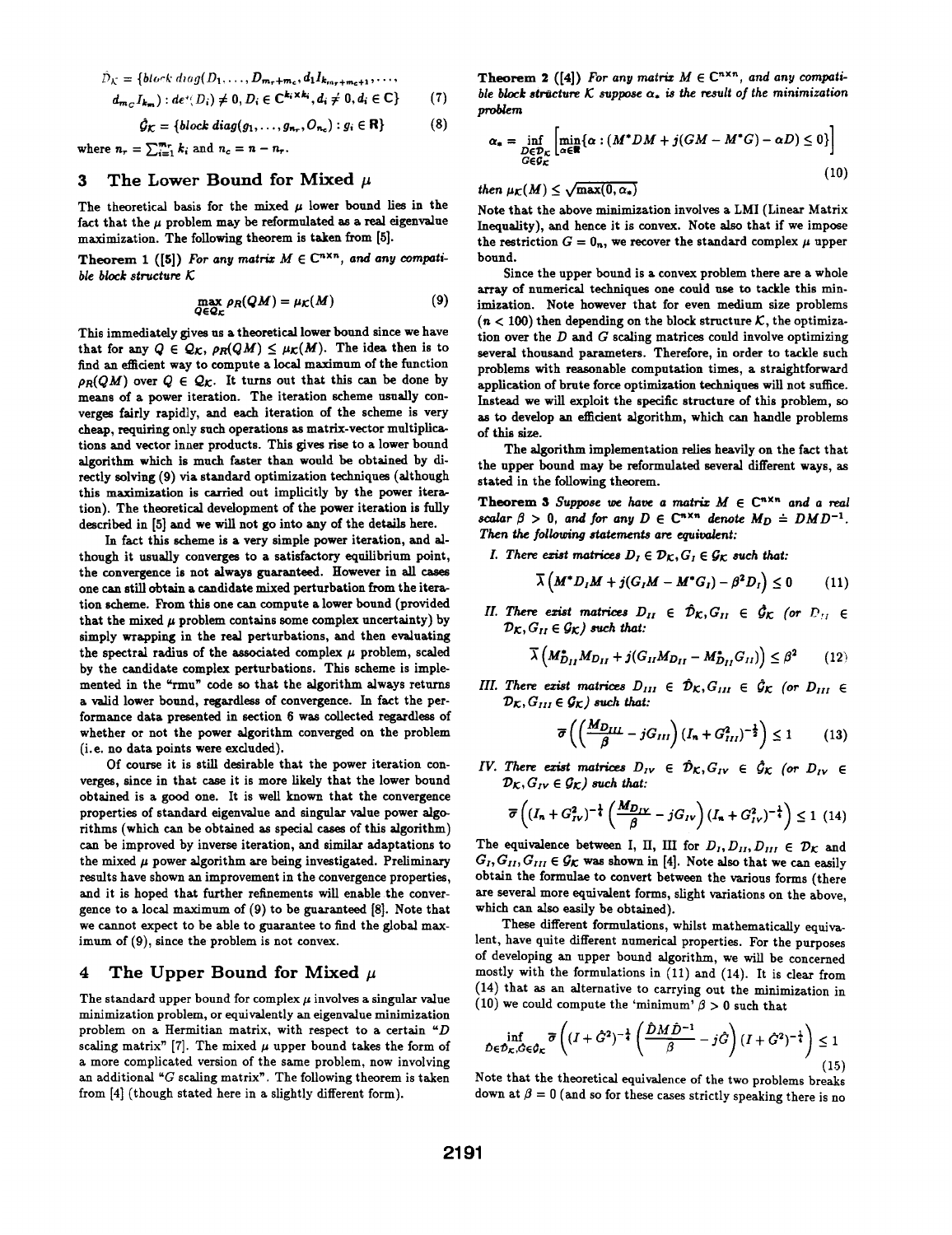'minimum'  $\beta$ ) but this presents no problem for a practical computation scheme since we merely quit if the upper bound falls below some prespecified tolerance (which can be arbitrarily small). Each of these two different formulations of the upper bound problem has its own advantages. The problem statement from (10) has the advantages that it is linear in the matrices  $D$  and  $G$ , and is convex (and hence one will not have problems associated with local minima). The problem statement from (15) has the advantages that one is trying to minimize the norm of a given matrix (which offers some numerical advantages), that  $\hat{D}$  enters the problem exactly as in the standard complex  $\mu$  upper bound, that  $\hat{G}$  enters the problem in a balanced symmetric fashion, and that  $\hat{G}$  is now a real diagonal matrix.

The upper bound algorithm implemented here uses a mixture <sup>r</sup> the formulations in theorem 3. Initially we tackle the problem .n the form of (15). Here we can use some methods from the complex  $\mu$  bounds, together with various other techniques, to obtain fairly good estimates of  $\hat{D}, \hat{G}$  and  $\beta$ . These are then converted into an initial guess for the problem in the form of (10) and the algorithm then proceeds to improve on these. More specifically the algorithm structure is as folows:

- 1. First we balance the matrix. This involves computing  $\hat{D}$  to solve  $\inf_{D\in \mathcal{D}_F} |\hat{D}M\hat{D}^{-1}|_F$  using a generalization of Osborne's method [9] (as in the standard complex  $\mu$  upper bound). The matrix  $\hat{M} \doteq \hat{D} M \hat{D}^{-1}$  is then balanced, and this procedure generates our initial guess for  $\hat{D} \in \hat{\mathcal{D}}_K$ .
- 2. The lower bound is now computed using the algorithm from section 3, applied to the balanced matrix  $\hat{M}$ .
- 3. Now we have a lower bound, and  $\overline{\sigma}(\hat{M})$  serves as a first guess for the upper bound. This is then improved upon in the following way. For any fixed level of  $\beta$  compute each block of  $\hat{G}$  as  $\hat{G}_i = \frac{1}{2i\beta}(\hat{M}_i - \hat{M}_i^*)$  where  $\hat{M}_i$  is the corresponding sub-matrix of  $\hat{M}$  (i.e.  $j\hat{G}_i$  cancels the Skew-Hermitian part of  $\hat{M}_i$ ). Then bisect on  $\beta$  between the lower and current upper bound to find the smallest  $\beta$  such that

$$
\overline{\sigma}\left((I+\hat{G}^2)^{-\frac{1}{4}}\left(\frac{\hat{M}}{\hat{\beta}}-j\hat{G}\right)(I+\hat{G}^2)^{-\frac{1}{4}}\right)\leq 1
$$

Finally perform an eigenvalue decomposition on  $\tilde{G}$  as  $\tilde{G}$  =  $U\Lambda U^*$  (with  $U$  Unitary,  $\Lambda$  diagonal and real), and convert to  $G \in \mathcal{G}_K$  by redefining  $G$  as  $\Lambda$  and absorbing the U matrix into  $\tilde{D} \in \tilde{\mathcal{D}}_K$  and  $\tilde{M}$ .

- 4. We now have initial guesses for  $\hat{D} \in \hat{\mathcal{D}}_{\mathcal{K}}$  and  $\hat{G} \in \hat{\mathcal{G}}_{\mathcal{K}}$ . The next step is to compute a descent direction for  $\hat{G} \in \hat{\mathcal{G}}_{\mathcal{K}}$ , together with an appropriate step length, and a new  $G$  is computed by taking this descent step. This entire procedure is then repeated once more.
- 5. The matrix  $\hat{D} \in \hat{\mathcal{D}}_{\mathcal{K}}$  is updated by computing a diagonal matrix  $\hat{D}_d \in \hat{\mathcal{D}}_{\mathcal{K}}$  (so that it commutes with  $\hat{G} \in \hat{\mathcal{G}}_{\mathcal{K}}$ ) which minimizes

$$
\inf_{\substack{\hat{D}_d \in \hat{\mathcal{D}}_K \\ \hat{D}_d \text{ diagonal}}} \left| \hat{D}_d (I+G^2)^{-\frac{1}{4}} \left( \frac{\hat{M}}{\beta} - jG \right) (I+G^2)^{-\frac{1}{4}} \hat{D}_d^{-1} \right|_F
$$

again using <sup>a</sup> generalized Osborne's method. We then absorb  $\tilde{D}_d$  into  $\hat{D} \in \tilde{\mathcal{D}}_{\mathcal{K}}$ .

- 6. Step 4 is repeated.
- 7. We now have guesses for  $\hat{D} \in \hat{\mathcal{D}}_{\mathcal{K}}, \hat{G} \in \hat{\mathcal{G}}_{\mathcal{K}}$  and  $\beta$  for the upper bound problem in (15). These are converted into  $D \in \mathcal{D}_{\mathcal{K}}, G \in \mathcal{G}_{\mathcal{K}}$  which form guesses for the upper bound problem in (10). We now improve these guesses using <sup>a</sup> descent algorithm, which iteratively computes a descent direction, and an appropriate step length, for both  $D \in \mathcal{D}_{\mathcal{K}}$  and

 $G \in \mathcal{G}_K$  simultaneously. At each step we compute a new upper bound by solving the associated eigenvalue problem, and quit when the bound stops decreasing (within tolerance).

The balancing in step 1 of the algorithm serves several purposes. Firstly we obtain a  $\hat{D} \in \hat{\mathcal{D}}_K$  which approximately solves  $\inf_{\hat{D}\in\hat{\mathcal{D}}_{\Gamma}}\overline{\sigma}(\hat{D}M\hat{D}^{-1}),$  or in other words the standard upper bound for the associated complex  $\mu$  problem. Since we have reformulated the problem in (15) so that the  $\hat{D}$  matrix enters exactly as in the complex  $\mu$  upper bound, and the  $\hat{G}$  matrix enters in a balanced symmetric fashion, this  $\hat{D}$  matrix also serves as a good first guess for the mixed  $\mu$  upper bound. A good deal of numerical experience with the generalized Osborne's method for computing complex  $\mu$ upper bounds has shown that is very fast and usually works well. and so by reformulating the problem in this fashion we can exploit these properties in the mixed problem as wel. This balancing also numericaly preconditions the problem, and can greatly improve the performance of the subsequent steps.

Step 3 of the algorithm generates our initial guess for  $\tilde{G}$ . The approach is somewhat intuitive, but although there are no firm guarantees, it appears in general to work quite well. Thus our  $\hat{D}, \hat{G}$  estimates, which require very little computation time, are usually quite good before we enter the descent portion of the algorithm, and hence we can restrict ourselves to a small number of descent steps. This is crucial in obtaining a fast implementation, since the descent steps are quite computationaly expensive.

Note that in step 7 we are required to compute a descent direction for  $D \in \mathcal{D}_{\mathcal{K}}, G \in \mathcal{G}_{\mathcal{K}}$ , together with an appropriate step length. We compute matrix descent directions for  $D, G$  in one shot by computing a generalized gradient of the upper bound function (details will appear elsewhere). In this way we avoid separate computation for the individual elements of the  $D, G$  matrices. This is important not only for speed of computation, but also because in the case of repeated eigenvalues there may not be a descent direction with respect to any individual elements of  $D, G$ , when there is a descent direction if all the elements are allowed to move simultaneously. In the case that the maximum eigenvalue is distinct, then this descent direction coincides with the usual gradient direction. The step length computation is somewhat ad-hoc, but ensures that the maximum eigenvalue of the upper bound function decreases, and that we satisfy the constraint  $D >$ 0. Similar comments with regard to the computation of descent directions and step lengths apply to steps 4 and 6.

This implementation of the upper bound results in an algorithm which is quite efficient, and can handle medium size problems  $(n < 100)$  with reasonable computational requirements. It has been implemented as as Matlab function (m-file) "rmu", and will be available shortly in a test version in conjunction with the  $\mu$ -Tools toolbox [10]. The software returns upper and lower bounds for  $\mu_K(M)$ , together with appropriate scaling matrices  $\hat{D} \in \hat{\mathcal{D}}_K$ ,  $\hat{G} \in \hat{\mathcal{G}}_{\mathcal{K}}$  for the upper bound problem in (15), and  $Q \in \mathcal{Q}_{\mathcal{K}}$  for the lower bound problem (9). Results regarding both the quality of the bounds and their computational requirements (as a function of problem size) are presented in section 6.

The mixed  $\mu$  upper bound (in the form of (10)) can be viewed as a special case of a class of LMI problems. The solution of LMI's is a subject of much research interest right now [11], since they appear in many control problems. This algorithm represents a first attempt at solving one particular LMI. As more refined algorithms for the solution of LMI's appear, then they can be used to improve the  $\mu$  upper bound computation.

## 5 Generating Test Matrices

It was stated in section 1 that the mixed  $\mu$  problem is NP hard, which implies that the worst case performance of our (or any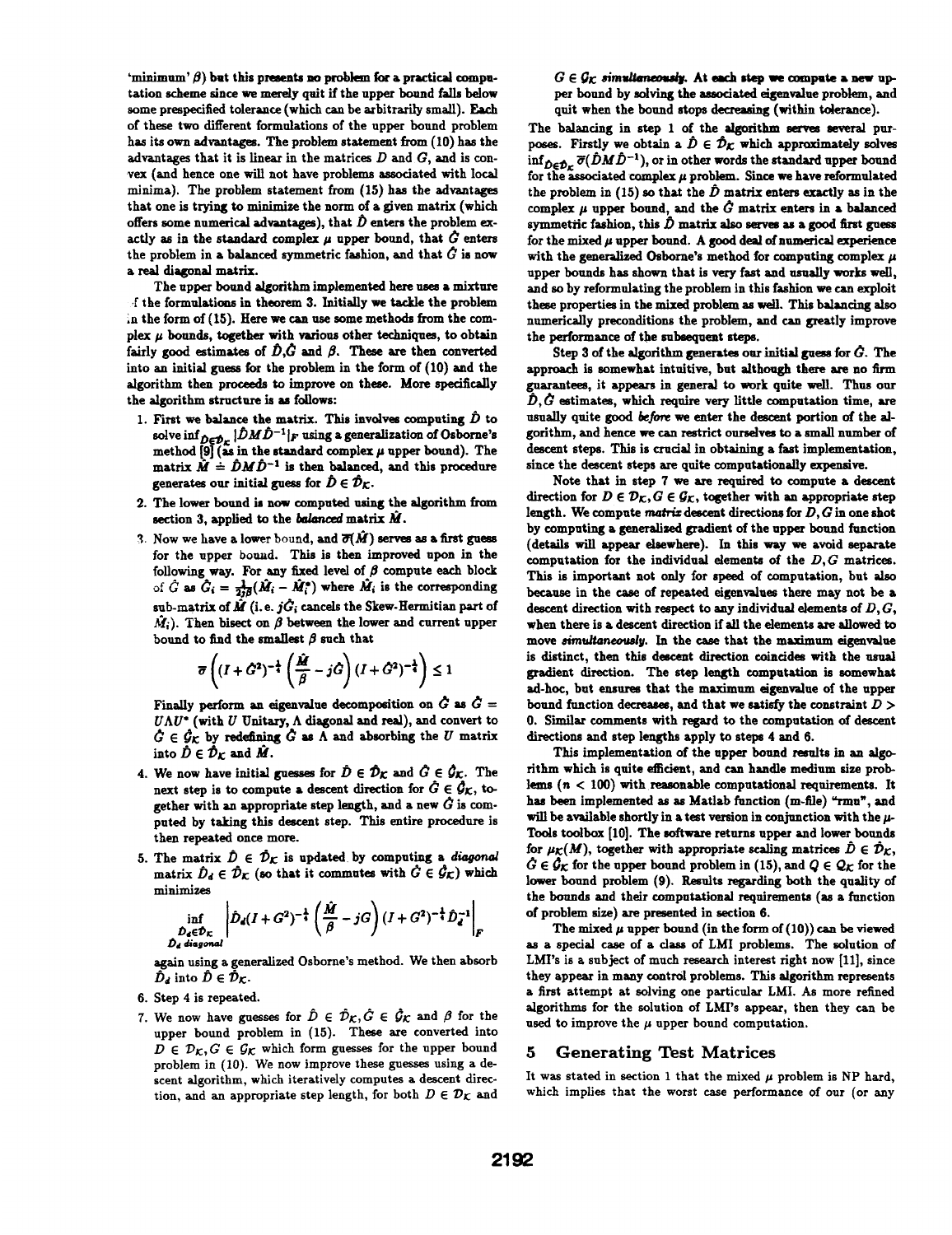other) algorithm will be poor, either in terms of the accuracy of the bounds, or the growth rate in computation. In fact we can construct examples for which the bounds in theorems 1 and 2 are arbitrarily far apart. For engineering purposes then the real issue becomes whether or not we can develop a 'practical" algorithm, whose typical performance is acceptable. In order to examine the typical performance in section 6, we will run the algorithm repeatedly on a large number of test matrices, randomly generated from within certain classes, and collect statistical data. In this section we describe three specific types of random matrices that will be used.

The most straightforward way to generate random complex matrices in Matlab is with the  $\mu$ -Tools "crand" command. This generates matrices whose elements are complex random variables, and by setting "rand('normal')" in Matlab we can choose these elements to be normally distributed with zero mean. We will refer to this type of random matrix as a "crand" matrix.

Unfortunately it is doubtful that crand matrices are very representative of those of practical interest. Since the matrices that the  $\mu$  software will be run on are typically obtained from control problems, a fairly natural class of random complex matrices is to randomly generate State Space 'A,B,C,D' matrices using the  $\mu$ -Tools "sysrand" command, and then evaluate the transfer matrix at some frequency (usually placed roughly in the middle of the modes). We will refer to this type of random matrix as a "sysrand" matrix.

For the purposes of testing algorithms it is desirable to be able to generate problems for which we know the answer a-priori. The following algorithm provides us with the means to generate such problems:

1. Randomly generate matrices  $D \in \mathcal{D}_K$ ,  $G \in \mathcal{G}_K$  and  $Q \in \mathcal{Q}_K$ with the added restriction that  $Q^*Q = I_n$ . In addition randomly generate a Unitary matrix  $Y \in \mathbb{C}^{n \times n}$ , and a real nonnegative diagonal matrix  $\Sigma = diag(\sigma_1 \dots \sigma_n)$  with

$$
\sigma_i = 1 \quad for \quad i = 1 \dots r
$$
\n
$$
\sigma_i < 1 \quad for \quad i = r+1 \dots n \tag{16}
$$

where r is some integer satisfying  $1 \le r \le n$ . Finally generate a random unit norm vector  $\eta \in \mathbb{C}^n$  with the restriction that:

$$
\eta_i = 0 \quad for \quad i = r+1 \dots n \tag{17}
$$

2. Compute  $X \in \mathbb{C}^{n \times n}$  as any Unitary matrix which satisfies the equation

$$
X\eta = (Q^{-1} - jG)(I_n + G^2)^{-\frac{1}{2}}Y\eta
$$
 (18)

It is easy to check that the matrix  $(Q^{-1} - jG)(I_n + G^2)^{-\frac{1}{2}}Y$ is Unitary, so that this is always possible.

3. Compute  $M \in \mathbb{C}^{n \times n}$  as

$$
M = D^{-1} \left( X \Sigma Y^* (I_n + G^2)^{\frac{1}{2}} + jG \right) D \tag{19}
$$

Theorem 4 Suppose we have a matrix  $M \in \mathbb{C}^{n \times n}$  and a block structure  $K$ . Then denoting the upper bound from theorem  $2$  by  $\hat{\mu}$ , we have that the following two conditions are equivalent:

- 1. There exist matrices  $D \in \mathcal{D}_{\mathcal{K}}$  and  $G \in \mathcal{G}_{\mathcal{K}}$  achieving the infimum in theorem 2, and  $\hat{\mu}_{\mathcal{K}}(M) = \mu_{\mathcal{K}}(M) = 1.$
- 2. M can be generated by the above algorithm.

The above algorithm was first developed for the purely complex case in [12]. Note that we can control the number of eigenvalues coalesced at the minimum of the upper bound function in theorem 2, and a simple extension to the algorithm allows us to also control the number of eigenvalues coalesced at the maximum of the lower bound function in theorem 1.



Figure 1: Typical computation requirements versus matrix size for mixed- $\mu$  problem (solid) and complex- $\mu$  problem (dashed).

Roughly speaking this algorithm allows us to randomly generate (all) problems with  $\mu$  equal to its upper bound, equal to one (together with optimal scaling matrices achieving the upper and lower bounds). Note that for these problems there is no gap between the bounds from theorems <sup>1</sup> and 2, although the optimal lower bound requires the solution of a non convex maximization problem. We will refer to a random matrix generated by the above algorithm as a "nogap" matrix.

# 6 Algorithm Performance

There are many questions one could ask with regard to the algorithm performance, both in terms of computation time and accuracy of the resulting bounds. We decided to focus on the algorithm performance versus matrix size for a fixed set of uncertainty descriptions. The first test performed was to examine the average computational requirements for the algorithm implemented in Matlab. For this purpose we used crand matrices (although the results are not too different for the different classes). The computational requirements versus matrix size are shown in Figure 1 for block structures consisting of all scalar uncertainties, with 90% of them chosen as real and the rest complex. The same data for the appropriate complex  $\mu$  problem is shown for comparison. The results were obtained running Matlab on a Sparc <sup>1</sup> workstation, and it can be seen that we can reasonably expect to handle problems of size 10 in about 10 seconds, up to problems of size 50 in about 2-3 minutes.

It can also be seen that the (experimental) growth rate in computation time for the existing implementation is approximately  $n^2$ . This is probably an artifice of the implementation in Matlab, which is an interprative language. A more realistic measure of the computational growth rate is in terms of total floating point operations (flops). If this measure is adopted then it is seen that the (experimental) growth rate in flops is approximately  $n^3$ . In any case the algorithm growth rate appears reasonable whether measured in terms of time or flops required.

The next set of tests performed was aimed at evaluating the accuracy of the bounds. This time we compared the upper and lower mixed  $\mu$  bounds, and also the mixed  $\mu$  and complex  $\mu$  upper bounds. The complex  $\mu$  bounds were obtained by simply replacing all the real perturbations with complex ones, but without changing the matrix. Thus the complex upper bound is strictly larger than the mixed upper bound. The results are shown for sysrand matrices in Figure 2. It can be seen that the bounds are reasonably tight, even for the largest ( $n = 50$ ) problems. Note also that we have a fairly wide spread of values for the gap between complex  $\mu$  and mixed  $\mu$ . The results for crand matrices were similar, except that there was typically not much of a gap between mixed  $\mu$  and complex  $\mu$  (see [1]).